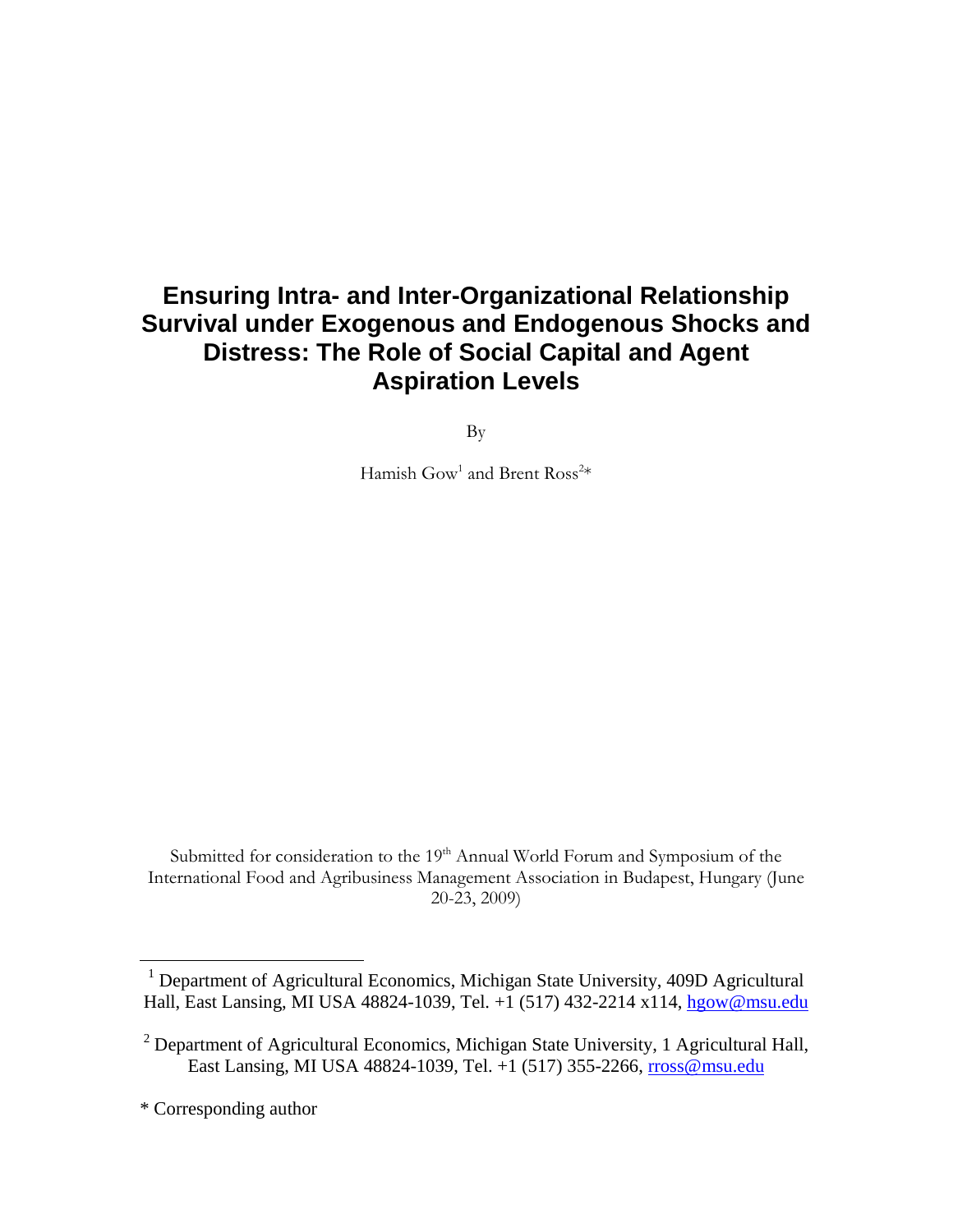# **Ensuring Intra- and Inter-Organizational Relationship Survival under Exogenous and Endogenous Shocks and Distress: The Role of Social Capital and Agent Aspiration Levels**

#### **Problem Statement**

In order to successfully exploit new profit opportunities entrepreneurial individuals and organizations are often forced to establish new intra- and inter-organizational relationships and network. These networks often include relationships with suppliers and consumers (i.e. economic clusters), but may also involve a group of like-minded producers combining their efforts to produce a product or service in hopes of obtaining economies of scale and market power.

When used to exploit entrepreneurial opportunities, these types of network relationships, like others, often lack financial capital. This is particularly true in the early stages of the venture. As such, intra- and inter-organizational relationships often fail during the early stages of development due to various endogenous and exogenous shocks related to unexpected market, and cash flow events.

In some case, however, these types of organizations are able to remain intact after such shocks even without additional financial capital injections or external mediation. Explanations of this organizational phenomenon are lacking. In particular, there has been little work on developing a consistent, analytical and conceptual framework that addresses this issue.

## **Objectives of Study**

The objective of this paper is to introduce the concepts of social capital and adaptivemotivated behavior (March and Simon, 1958; Mahoney, 2005) to address this problem in a principal-agent framework. In particular, an analytical model is developed to explore the role of social capital and firm aspirations as governance and support mechanisms to ensure the enforcement and maintenance of these intra- and inter-organizational relationships during periods of shock. It is argued that social capital can be used as a substitute for financial capital in the short-term of the relationship and the partner aspiration levels serve to indicate a partner's willingness to join and stay within the organization or network over time.

#### **Procedure**

In the first section of this paper, we review the literature on the private enforcement of contracts and introduce the concepts of social capital and firm aspiration levels. Traditional contract enforcement literature suggests that at each time period, the parties to a contract perform a cost-benefit analysis of breaching the contract (Gow and Swinnen, 2001; Gow and Oliver, 2004; Oliver 2004). Typically, these models include an evaluation of the expected returns of the relationship against a reservation level for each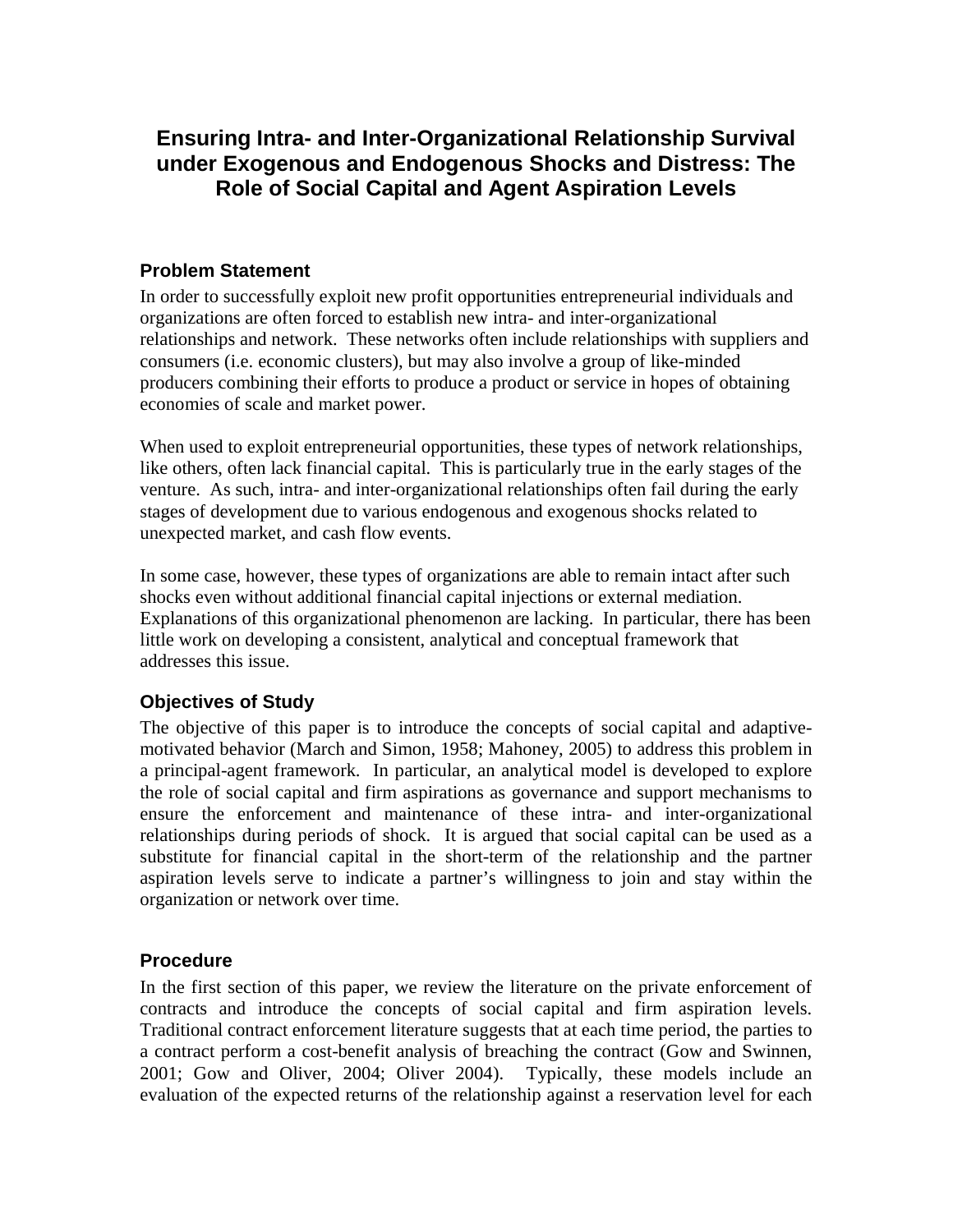party. In times of financial hardship, these models often predict that relationships should dissolve as the discounted value of current and future contractual relationships contact and making contract breach optimal. However, these models have not explored the roles of social capital and aspiration levels in this analysis.

By introducing the adaptive-motivated behavior model (March & Simon, 1958), we suggest that the decision of a partner to leave a network is dependent on his/her satisfaction level within the network. The lower the satisfaction level of the partner, the more search for alternative opportunities the partner will undertake and the more likely it will reject the network relationship. Satisfaction levels increase with the realized and expected value of the returns from the network and decrease with the partner's aspiration level. In other words, intra- and inter- organizational relationships fail when the realized or expected returns of the relationship do not meet the aspiration levels of the partners. This situation may occur when: 1) unexpected negative market, and cash flow events occur, or 2) the aspiration levels of the business leader (i.e. entrepreneur) $3$  and the relationship partners are not aligned.

We further suggest that when shortfalls do occur, for either case, that these shortfalls can be mitigated by the business leader using his/her social capital to maintain the relationship. Social capital is the value given to a person's position in a structure of relationships and is closely related to their reputation and trustworthiness (Lin). By *spending* their social capital, business leaders can persuade partners to 'rideout' shortterm poor performance and to align their aspiration levels with those of the business leader in the long-term.

In the second section of the paper, we step through the development of an analytical model that describes the mechanisms by which entrepreneurial networks can be established and self-enforced to create sustainable entrepreneurial producer organizations, marketing channels and networks. The model utilizes a traditional principal-agent framework in which a payoff function is defined along with the relevant constraining relationships which bound the decision feasibility region. Within this model the roles of social capital and adaptive-motivated behavior are emphasized.

The model described above is supported by empirical evidence from two case studies of entrepreneurial networks in the agri-food sector within a developed and developing country environment. The first case analyzes the establishment and transformation of Cellars of Canterbury (Gow and Oliver, 2003) over a decade. Specifically what was required to bring together five independently successful wineries to initially create a jointly owned domestic marketing entity, how were they able to leverage this to later expand internationally and finally why did these individuals shut down a successful operation. The second set of cases analyzes a network of private and cooperatively owned milk collection stations and micro processing enterprises in Armenia following independence. Specifically, the impact of different levels of business leadership, social

<sup>&</sup>lt;sup>3</sup> The business manager (i.e. entrepreneur) is assumed to have influence over the value of the expected returns of the relationship.